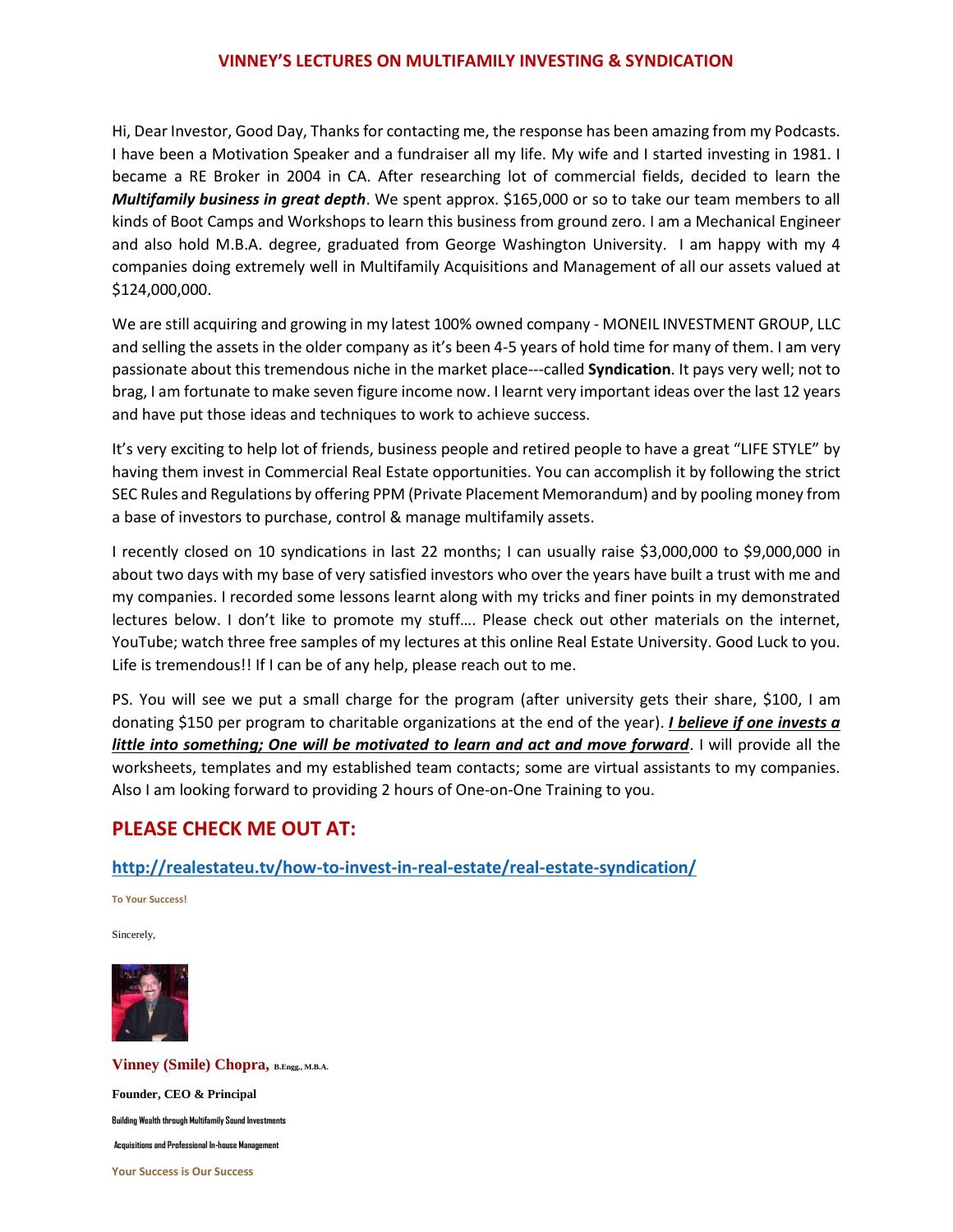Direct: 925.766.3518



Smile! It's great for Good Health & Living Longer. Have a splendid Day!!

| Module 1 | <b>Identify Your Market and Property</b>        |
|----------|-------------------------------------------------|
| Unit 1   | My Investing Philosophy - Part 1                |
| Unit 2   | My Investing Philosophy - Part 2                |
| Unit 3   | <b>Emerging Markets</b>                         |
| Unit 4   | <b>Emerging Market Cycles</b>                   |
| Unit 5   | Commercial Property Classes and Neighborhoods   |
| Unit 6   | Net Operating Income (NOI)                      |
| Unit 7   | Capitalization Rate (CAP Rate)                  |
| Unit 8   | Cash on Cash (CoC)                              |
| Module 2 | How to Raise Capital Step-by-Step               |
| Unit 1   | What is Syndication?                            |
| Unit 2   | Your first steps in becoming a syndicator       |
| Unit 3   | Building a team                                 |
| Unit 4   | The Syndication Blueprint                       |
| Unit 5   | The Private Placement Memorandum (PPM)          |
| Unit 6   | The investor types according to SEC Regulations |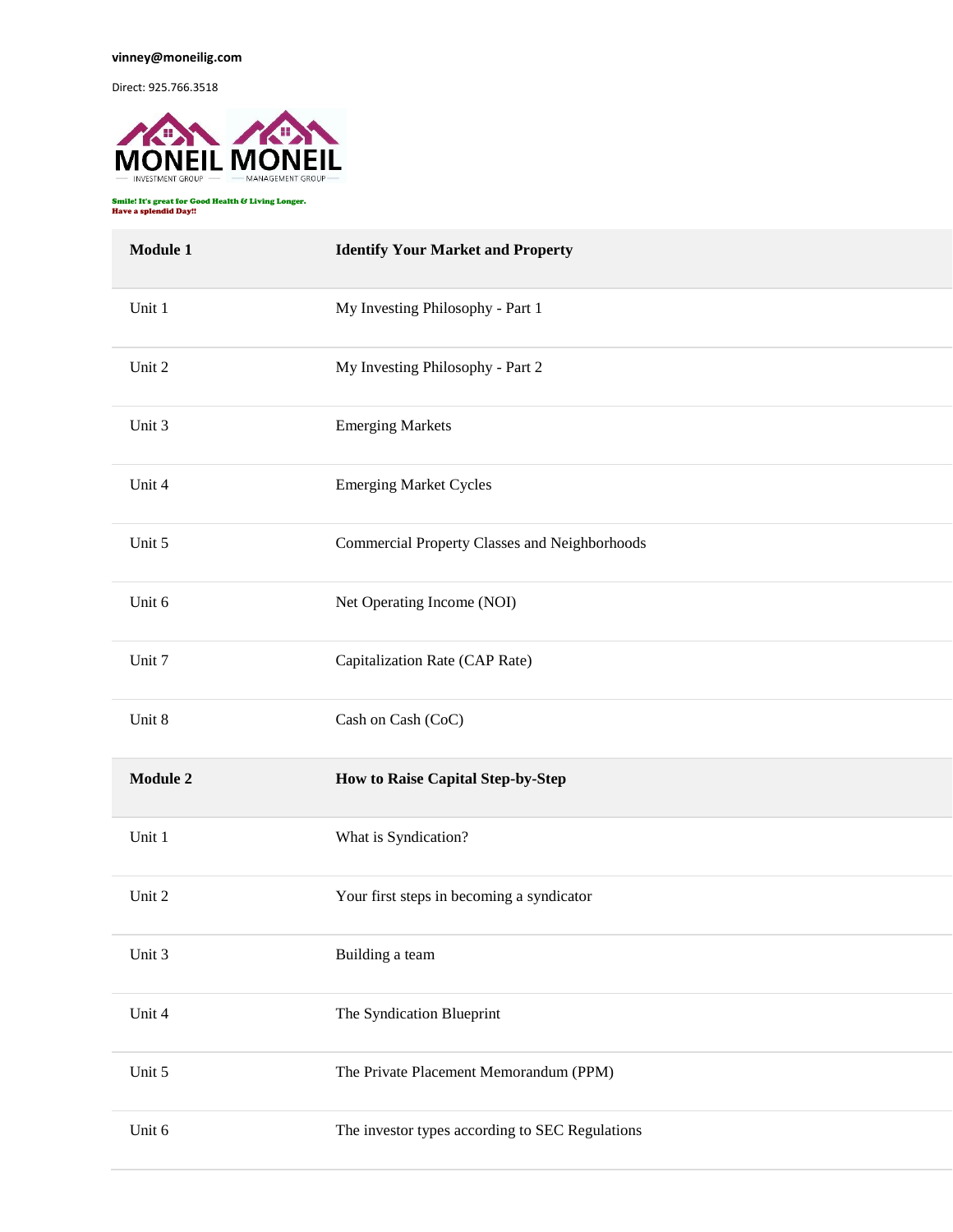| Module 3        | How a Seasoned Syndicator Reviews a Deal                           |
|-----------------|--------------------------------------------------------------------|
| Unit 1          | How to underwrite a multi-family deal                              |
| Unit 2          | Annual operating assumptions                                       |
| Unit 3          | First Year Projection                                              |
| Unit 4          | Use of Funds                                                       |
| <b>Module 4</b> | Where to Find Investors and How to Get Them to Invest in Your Deal |
| Unit 1          | <b>Being Prepared</b>                                              |
| Unit 2          | How to Get Investors to Invest With You                            |
| Unit 3          | The Loan Sponsor                                                   |
| Unit 4          | <b>Investor Presentation</b>                                       |
| Unit 5          | How to Finance Your First Deal                                     |
| Module 5        | How to Raise Capital by Hosting Seminars                           |
| Unit 1          | The Elevator Pitch                                                 |
| Unit 2          | How to Find Investors                                              |
| Unit 3          | How to Present to Investors                                        |
| Unit 4          | The Investor Qualification Form                                    |
| Module 6        | <b>Raising Capital Using IRAs</b>                                  |
| Unit 1          | How to Invest Your IRA In Real Estate                              |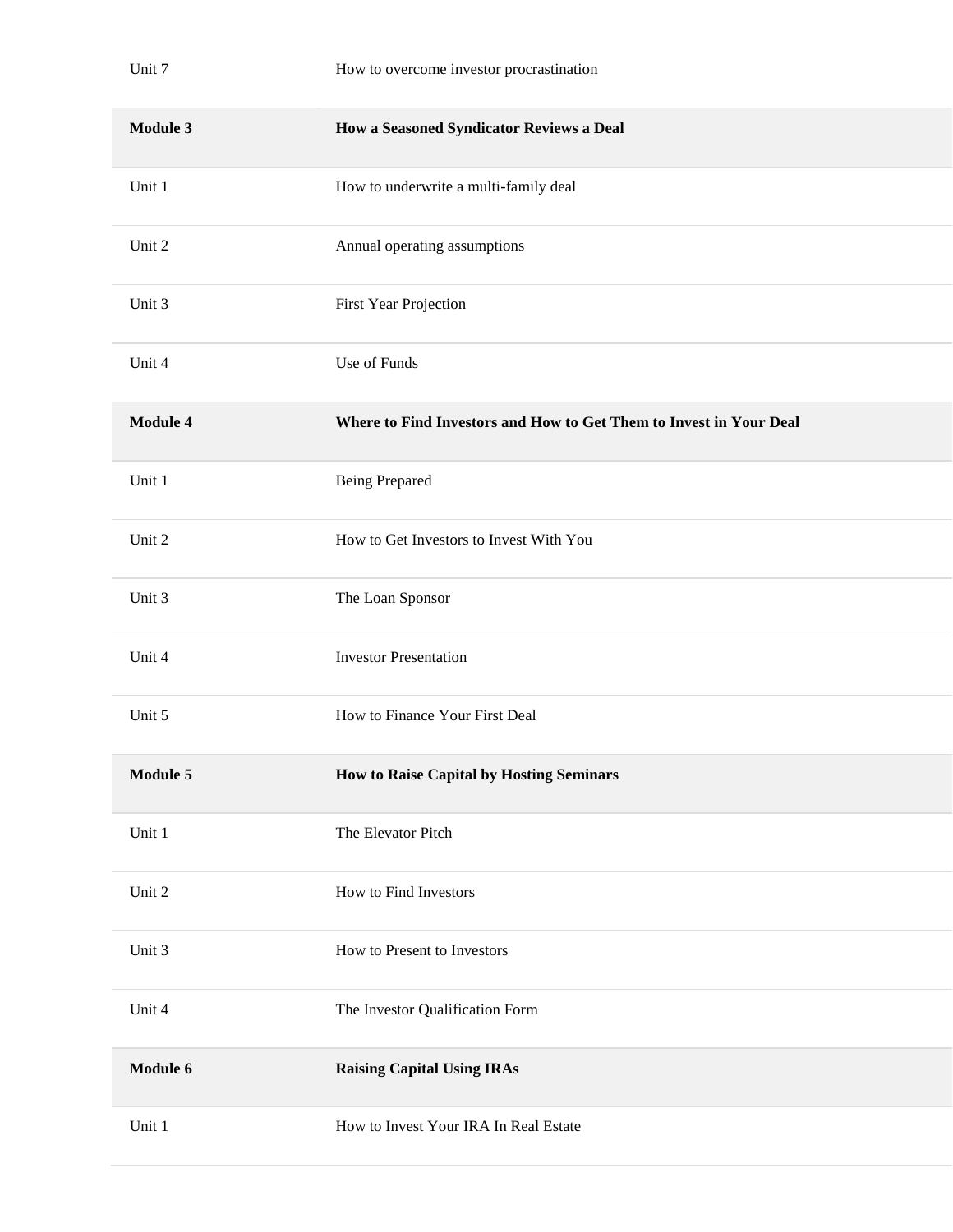| Unit 3 | Benefits of the Self Directed IRA |
|--------|-----------------------------------|
| Unit 4 | The IRA Rules                     |
| Unit 5 | How It Really Works               |
| Unit 6 | How to keep investors happy       |

# **Real Estate Syndication + 2 Hours of Personalized Coaching with Vinney**

The "Art of Syndication" course together with Vinney's personal coaching will teach you how to raise money for your real estate deals. You will never run out of funds ever again!

### RealEstateU

NY Real Estate License v California Real Estate License v Texas Real Estate License v Investing Login Q

#### About the Course

This course will teach you the exact steps you need to take to do a successful real estate syndication.

Finding money to buy investment properties is a major hurdle for most investors who are just getting started. This course will teach you how to syndicate and raise capital from private investors to buy commercial properties without having to put any of your own money in the deal!

This is exactly the strategy Vinod uses to buy large multi-family properties. He raised capital through real estate syndication and his company manages over \$105 Million worth of Assets.

Just recently, he raised \$13.5 million in 6 months!!! He reveals his vast knowledge and secrets in this course.

# What you will learn

- What are emerging markets and how to find them
- . Why you should invest in multi-family
- . What is the ideal asset type to purchase
- The blueprint for syndicating capital from private investors
- . How to find and attract investors for your deals
- . What SEC regulations you should be aware of when syndicating capital
- . How a seasoned investor underwrites a deal
- . How much money you can earn from a typical deal!



If you are serious about learning how to raise money for your real estate deals you will need guidance.

Take advantage of Vinney's extensive knowledge on how to conduct a real estate syndication and raise the money you need for all your deals. As part of this package you will have direct access to Vinney's advice.

Make the most of it!